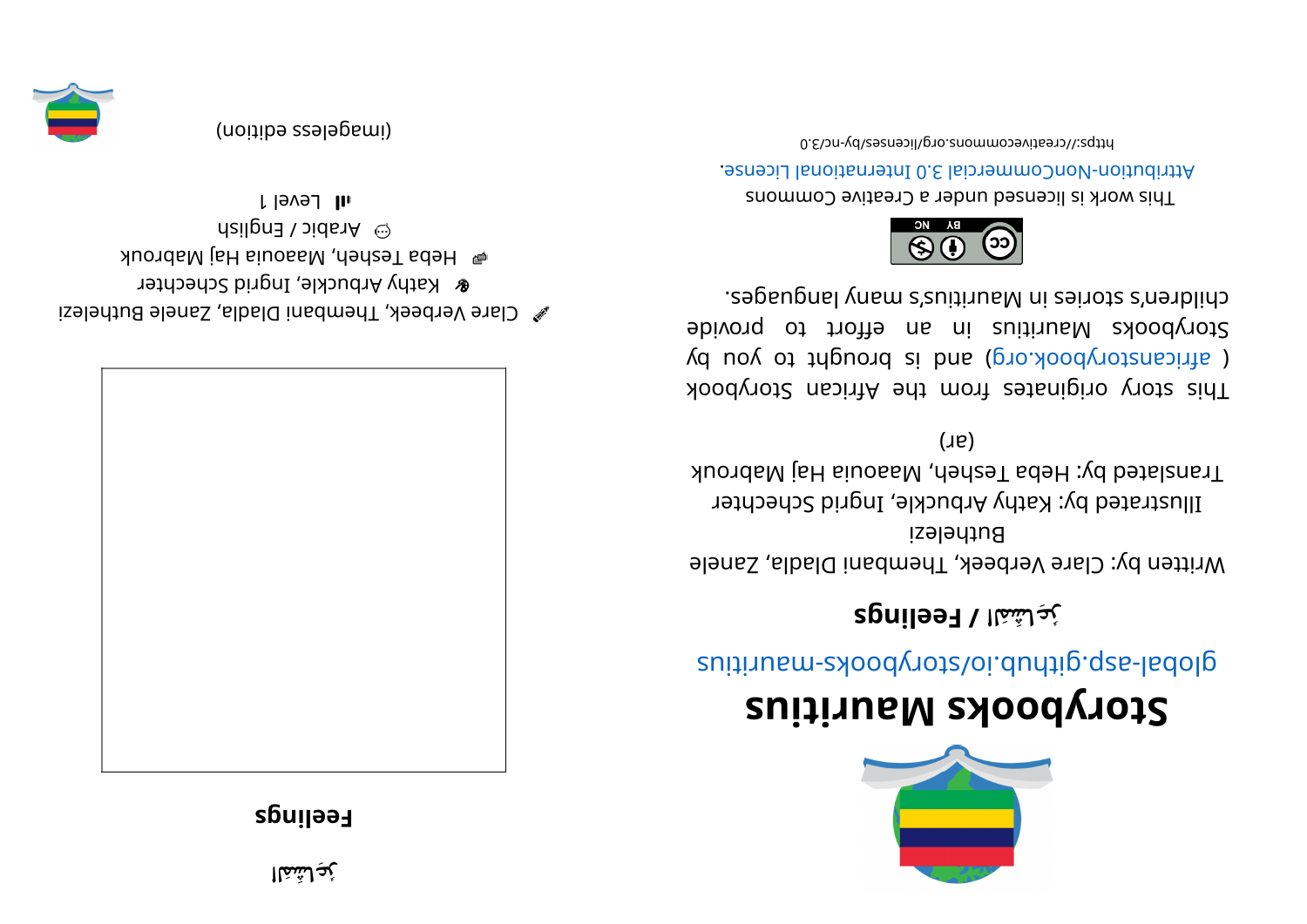

## قَلْبِي لَدَيْهِ مَشَاعِرَ لِلْعَدِيدِ مِنَ الأَشْيَاءِ. • • •

My heart feels a lot of things.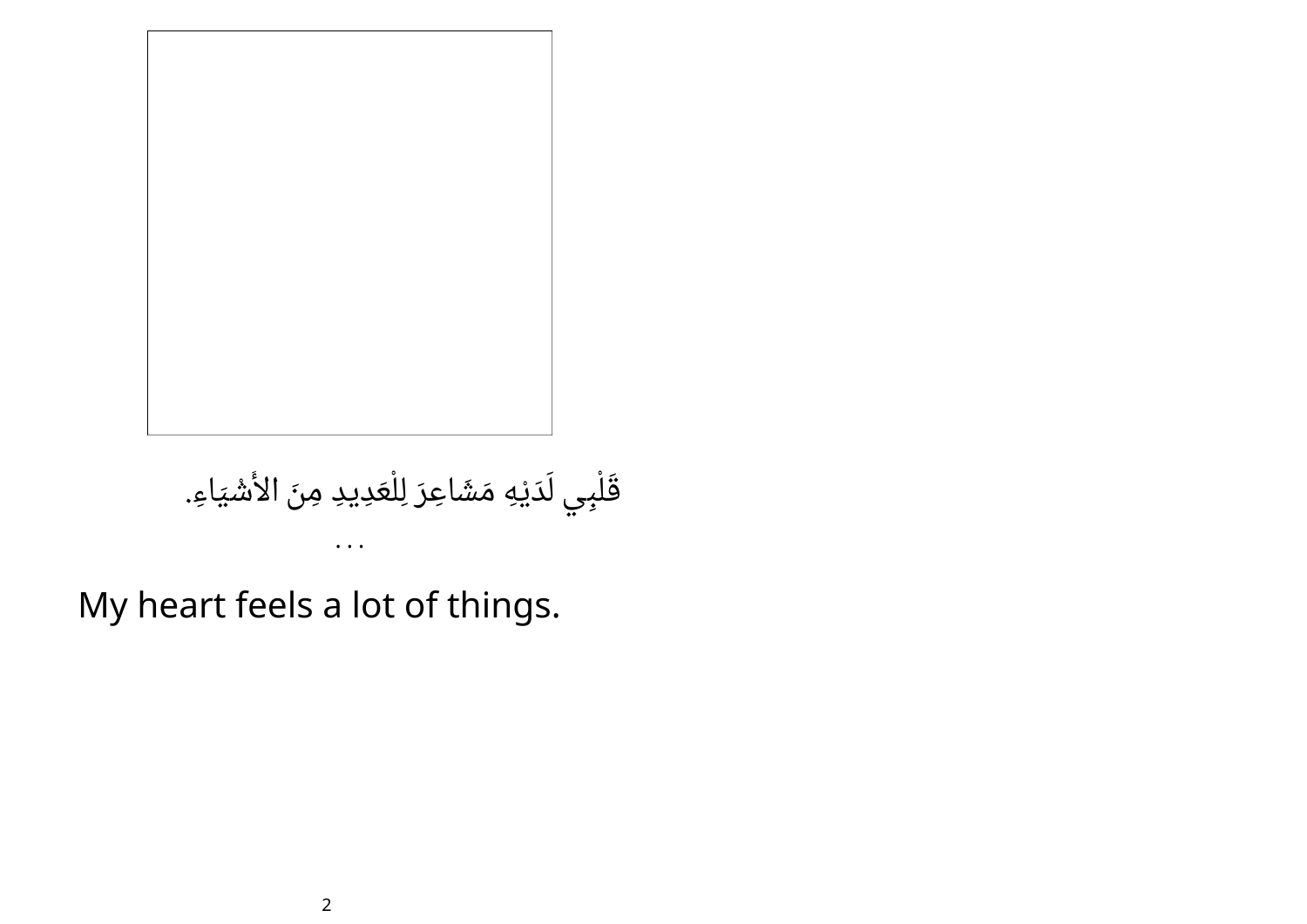tells us stories in the evening. I feel happy values up yours

 $\epsilon$ 

. تِلْلِيْاْ رِأْكُ رِبْصَحْقَاا يختضج لنآ يكخث لمننئو قذلغشالب بغشأ لنأ

·bny e aw I feel loved when wom gives

 $\ddot{\phantom{a}}$